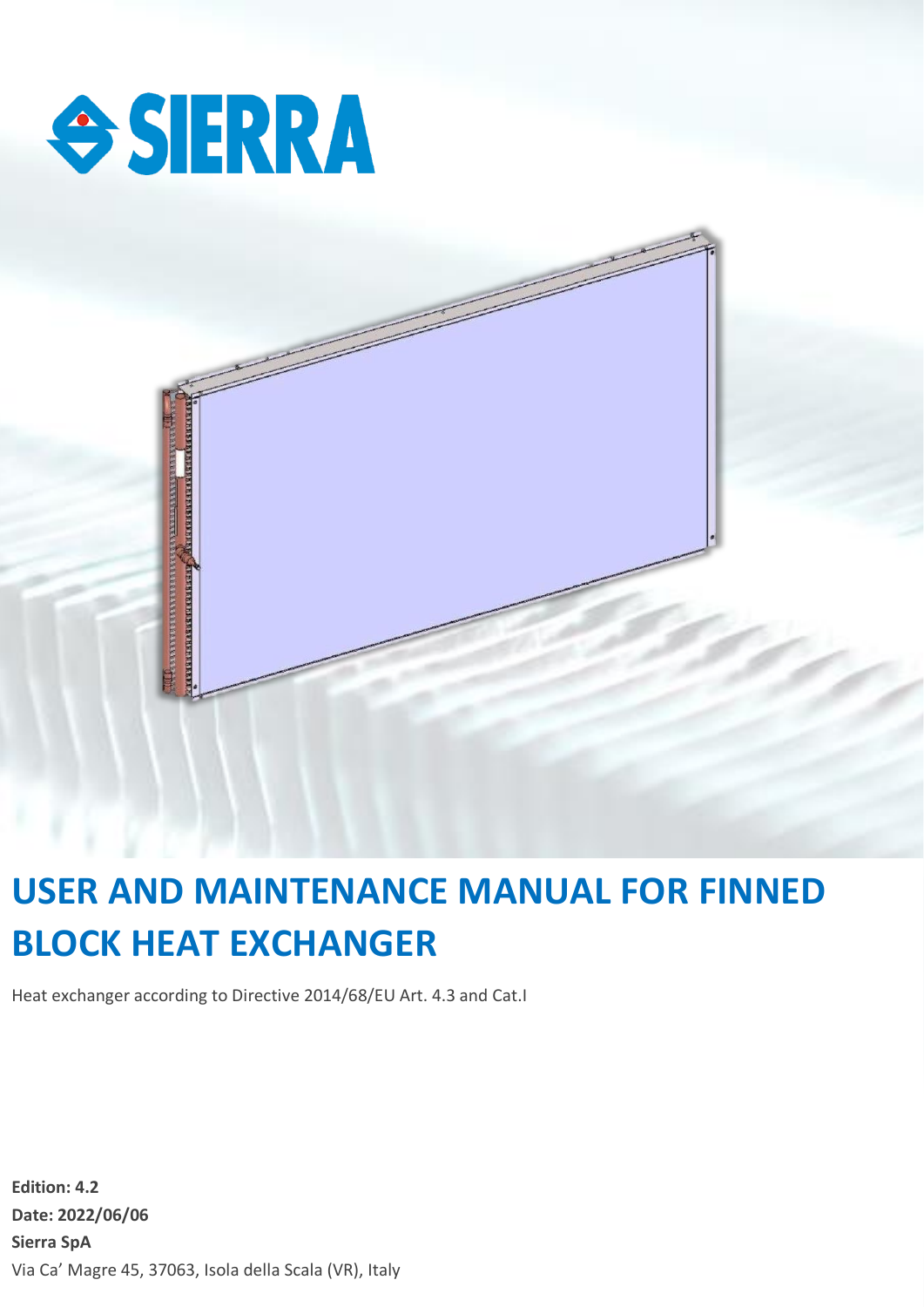| 1.                      |     |       |
|-------------------------|-----|-------|
|                         |     |       |
|                         | 1.1 |       |
|                         |     |       |
|                         | 1.3 |       |
|                         |     |       |
| $2^{\circ}$             |     |       |
|                         |     |       |
|                         |     |       |
| $\overline{\mathbf{3}}$ |     |       |
|                         |     |       |
|                         |     |       |
| $\overline{\mathbf{4}}$ |     |       |
|                         | 41  |       |
|                         |     |       |
|                         |     | 4.2.1 |
|                         |     |       |
| 5                       |     |       |
|                         | 51  |       |
|                         |     |       |
|                         |     |       |
| 6                       |     |       |
| $\overline{\mathbf{z}}$ |     |       |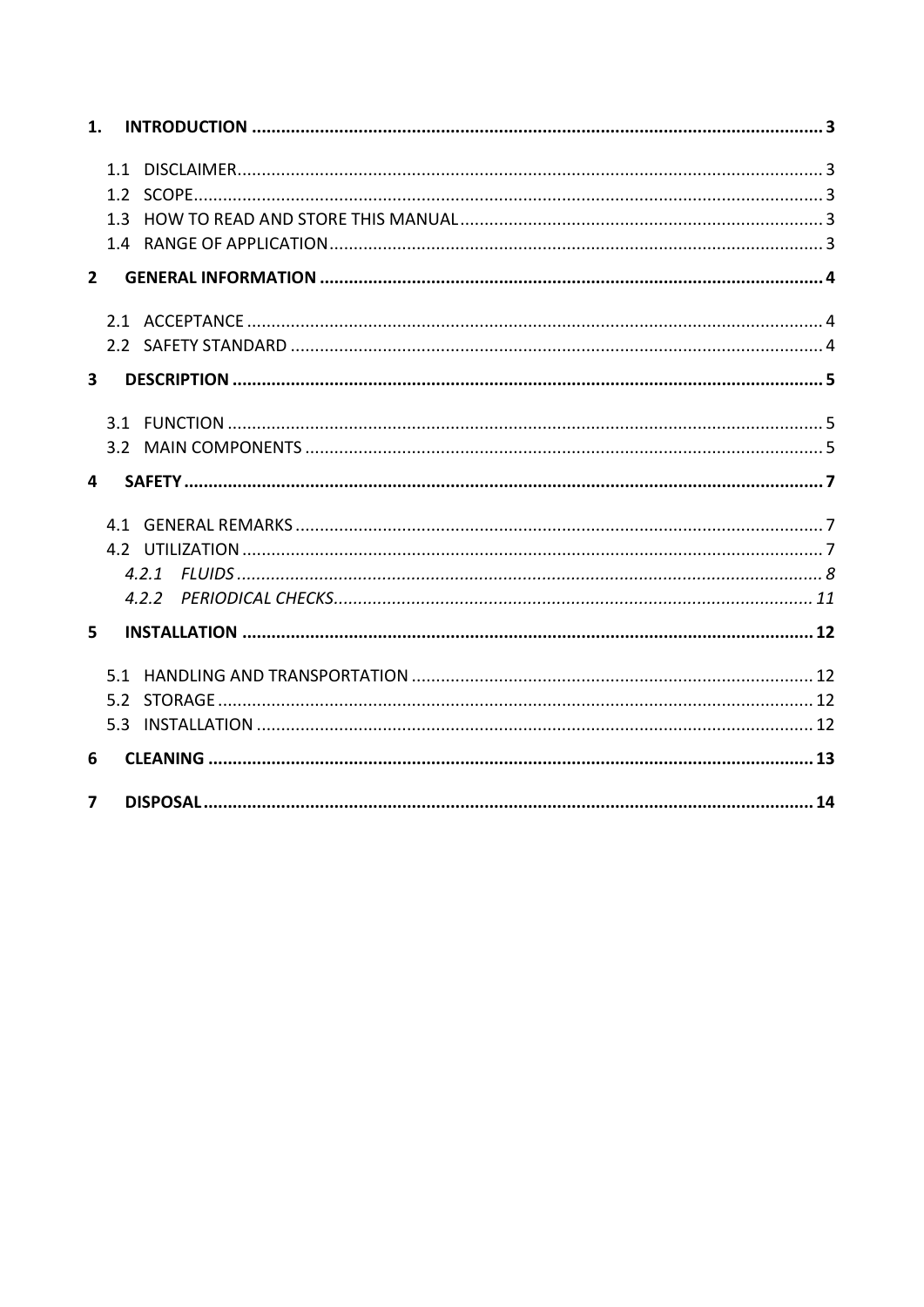

## <span id="page-2-0"></span>**1. INTRODUCTION**

The finned-block heat exchanger is used to transfer thermal capacity between a fluid flowing inside tubes (single-phase or two-phase) and a secondary fluid flowing outside tubes (air).

The fluid flowing inside tubes could be water, ethylene glycol, propylene glycol or a refrigerant, according to the project.

The finned block heat exchanger is usually part of a heat pump or air conditioning system.

### <span id="page-2-1"></span>**1.1 DISCLAIMER**

Failure to read and follow instructions and warnings in this document may result in damage or injury of which Sierra cannot be considered responsible.

These instructions do not claim to cover all details and to provide for every possible contingency met in connection with installation, operation, or maintenance.

### <span id="page-2-2"></span>**1.2 SCOPE**

The manual must be used for:

- Safe use of the product;
- Safe handling, packing and unpacking;
- Correct installation;
- Function and limits;
- Safe maintenance;
- Recycling and out of service.

### <span id="page-2-3"></span>**1.3 HOW TO READ AND STORE THIS MANUAL**

It is strictly recommended to read this manual before the use of the product.

This manual is available for users, maintainers and air-conditioning system manufactures.

### <span id="page-2-4"></span>**1.4 RANGE OF APPLICATION**

The heat exchanger is manufactured according to the specification of the customer. The used material and characteristic of the product are adjusted to the case of application. The limits of application with regard to pressure and temperature, which are indicated on the drawing accepted by the customer, has to be observed.

**It is possible that Sierra Spa will make corrections and changes without notice.**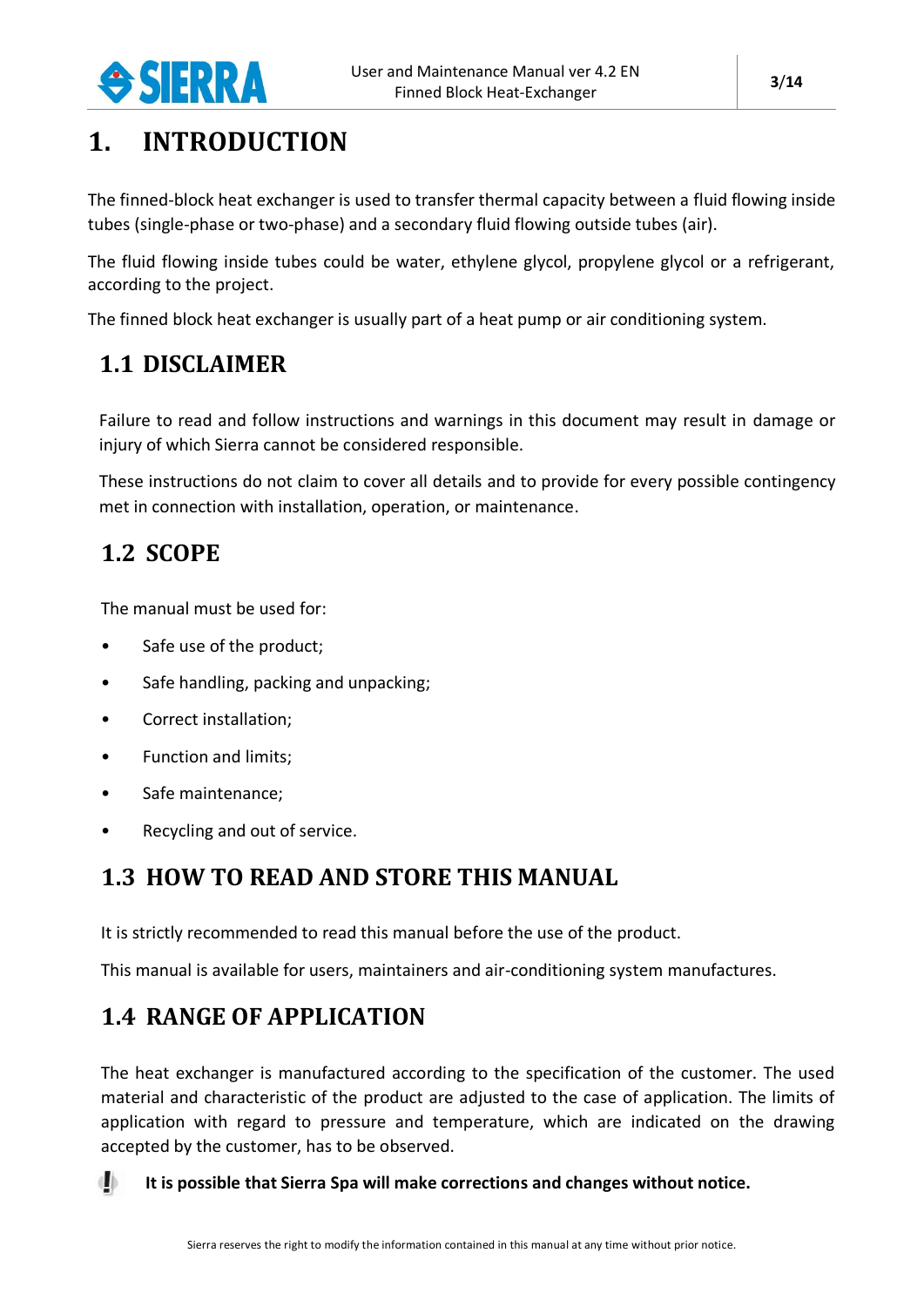

### <span id="page-3-0"></span>**2 GENERAL INFORMATION**

### <span id="page-3-1"></span>**2.1 ACCEPTANCE**

At the receiving, the heat exchanger must have no sign of any tampering or damage, it must be provided with plugs and pre-charged, if requested.

Before using the heat exchanger, check that the delivered equipment is what you have ordered, verifying the correctness of the nameplate (if present).

### <span id="page-3-2"></span>**2.2 SAFETY STANDARD**

The heat exchanger is manufactured according European law and regulation, including:

Directive 2006/42/CE

Directive PED 2014/68/UE

EN 378-1:2021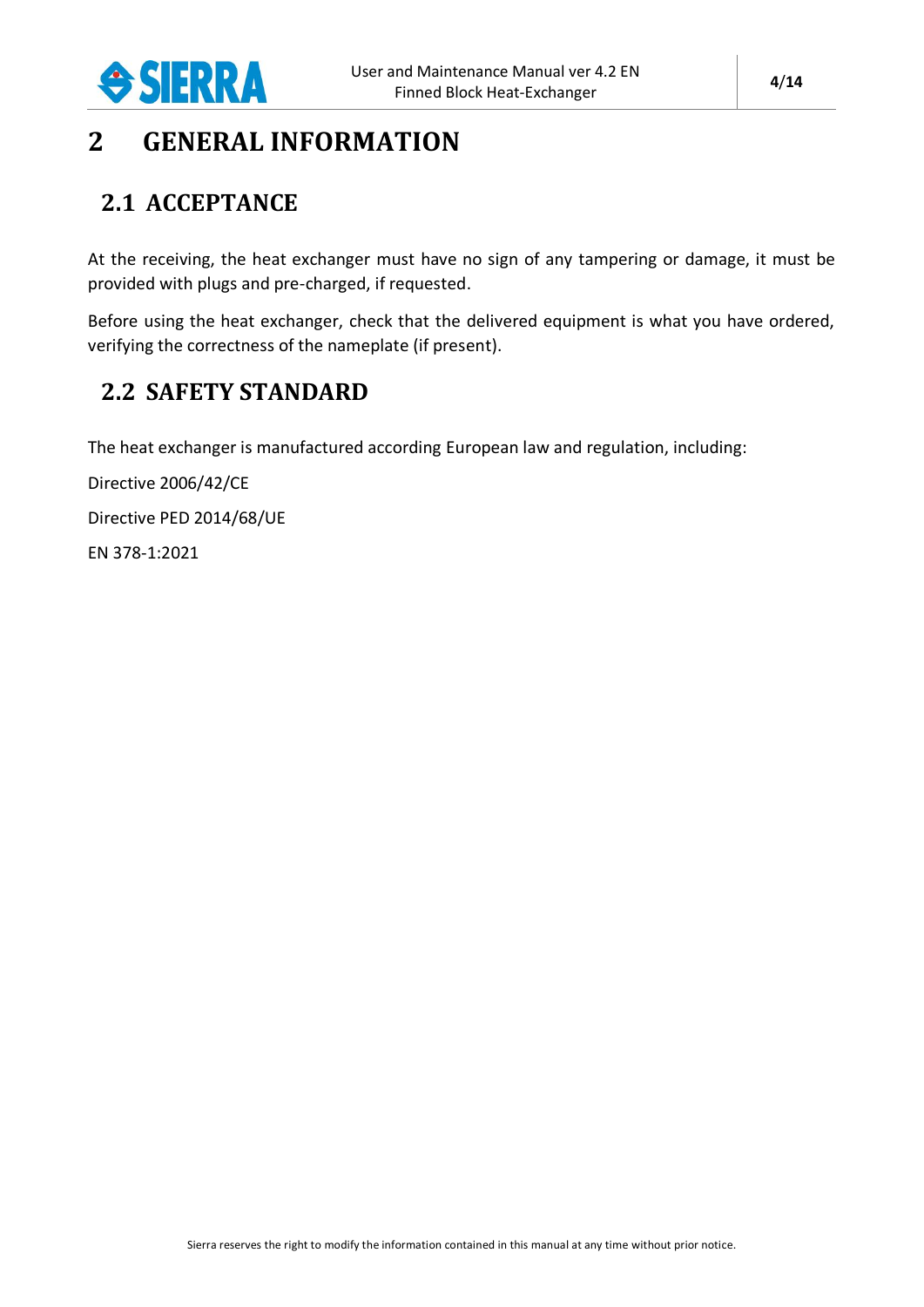

## <span id="page-4-0"></span>**3 DESCRIPTION**

### <span id="page-4-1"></span>**3.1 FUNCTION**

The finned block heat exchanger operates with two different fluids: the fluid which flows inside the tubes could be water, anti-freeze liquids or refrigerant, the fluid which flows externally is air. It is not allowed the use of refrigerants different from the project.

Pay attention to flammable refrigerant, a special project is needed for them.

**Respect strictly the inlet and outlet refrigerant or water connection defined by the project.** The project capacity is reached only if the air direction is respected.

### <span id="page-4-2"></span>**3.2 MAIN COMPONENTS**

Heat exchanger parts:

- 1) Hairpin plate (usually made in galvanized steel, aluminium, peraluman)
- 2) Return bend plate (usually made in galvanized steel, aluminium, peraluman)
- 3) Top plate (usually made in galvanized steel, aluminium, peraluman)
- 4) Bottom plate (usually made in galvanized steel, aluminium, peraluman)
- 5) Inlet header assembly (use only for inlet) (copper)
- 6) Outlet header assembly (use only for outlet) (copper)
- 7) Hairpin (copper)
- 8) Return bend (copper)
- 9) Fins (aluminium)
- 10) Label (indicative position)



**Figure 1 - Heat exchanger main components.**

<span id="page-4-3"></span>The heat exchanger is identified from the labels on the external packaging and on the heat exchanger itself (usually on the frame or on the headers).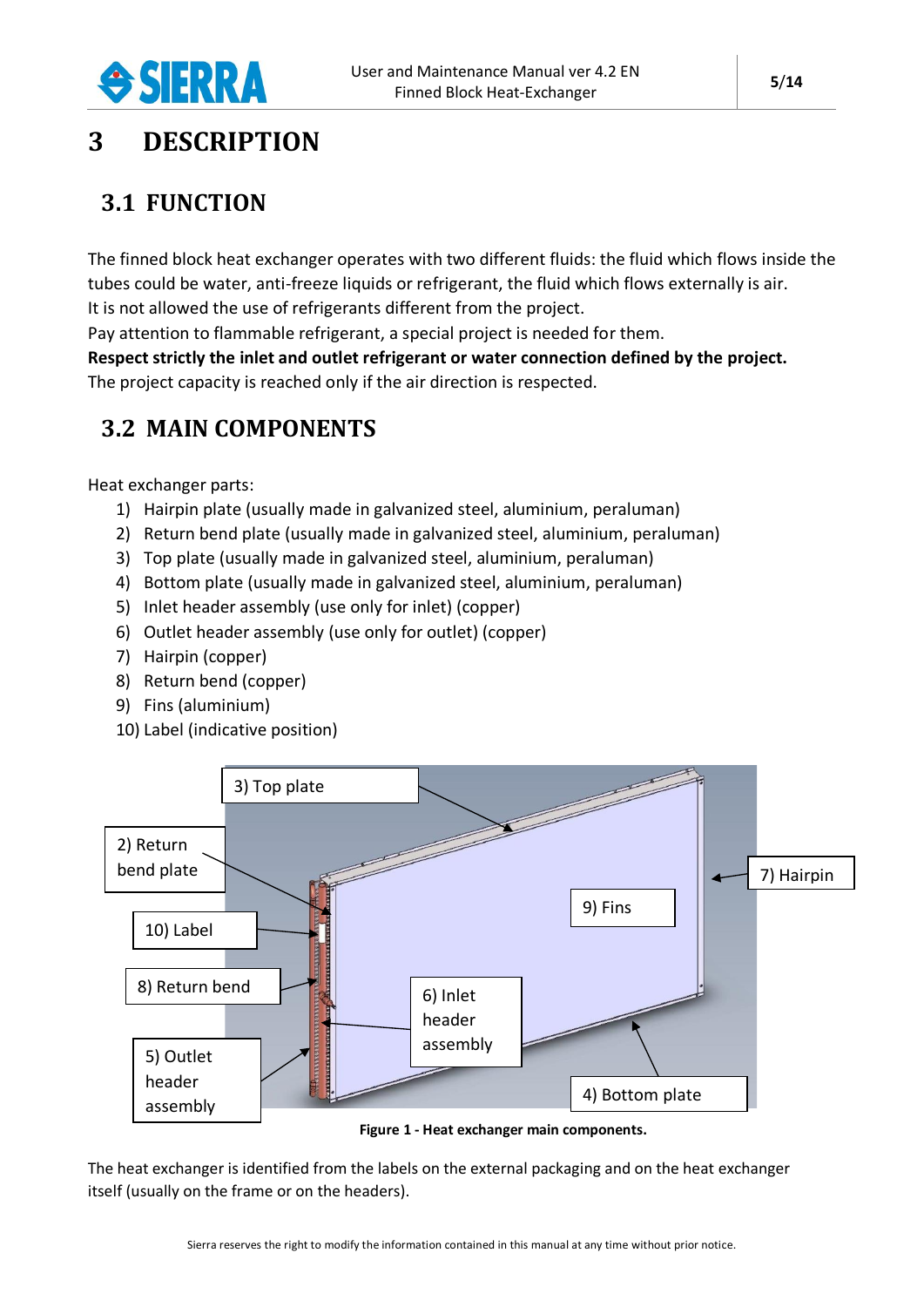

[Figure 1](#page-4-3) is used only as an example and does not represents the real configuration, which can be different.

The heat exchangers are produced according to the drawing available to the producer.  $\mathbf{d}$ 

*ATTENTION: any alteration and removal of the label is forbidden*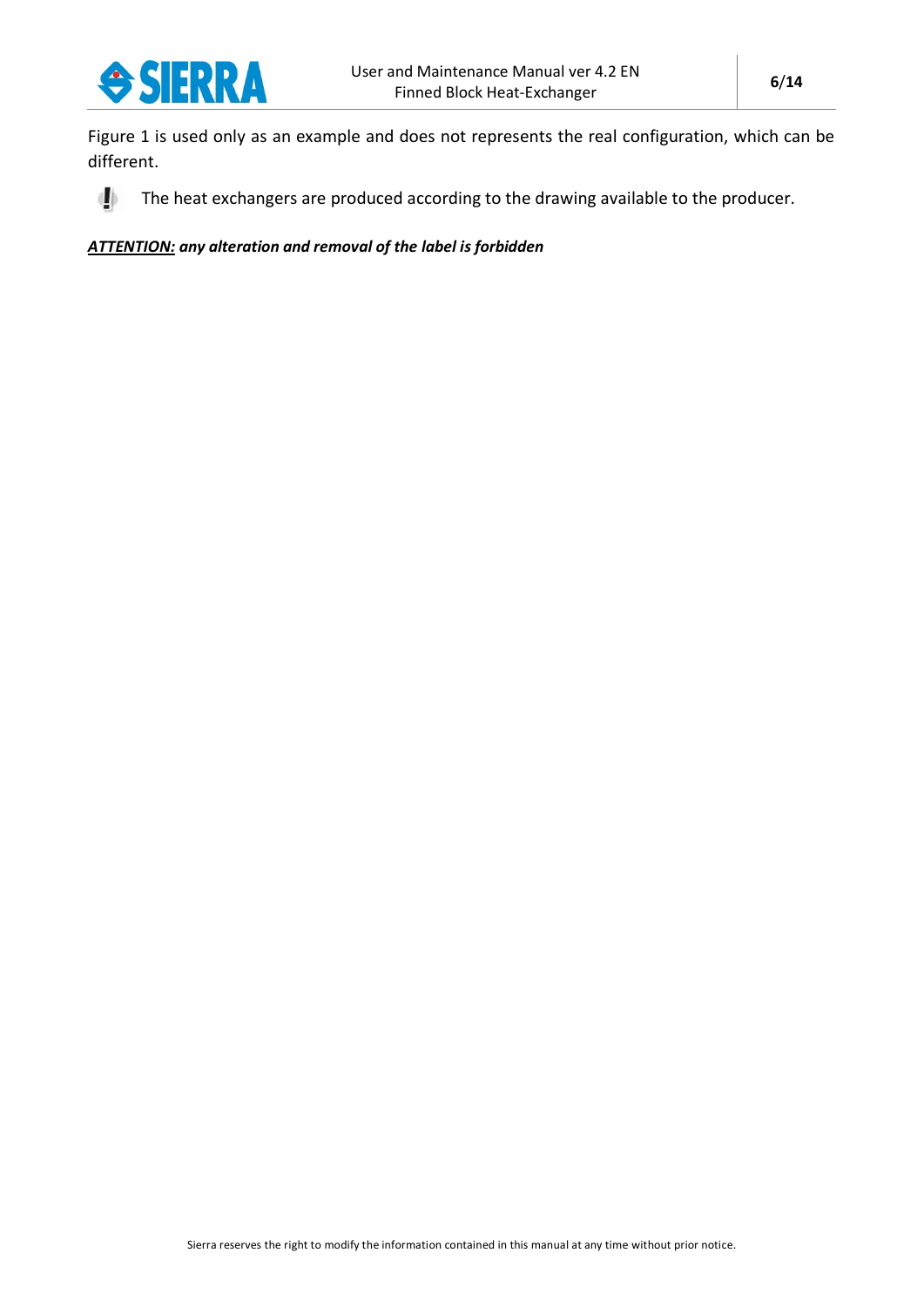

### <span id="page-6-0"></span>**4 SAFETY**

### <span id="page-6-1"></span>**4.1 GENERAL REMARKS**

All the staff involved must have thorough knowledge of the operations and any danger that may arise when the installation operations are carried out. The installer must be aware of all the injury risks, of the personal protection equipment and accident prevention guidelines prescribed by national and international laws and regulations.

Before starting any operations, read these instructions carefully and carry out the safety checks to avoid all risks.

The alteration or substitution of components not authorized by the manufacturer is forbidden. Sierra S.p.A. declines all responsibilities in case of not authorized modifications.

It is necessary to check periodically the integrity and functioning of the heat exchanger.

Qualified staff must install the heat exchanger and do any maintenance or fixing operation. Incorrect fixing or maintenance can cause dangers for the user.

#### *The product warranty does not cover additional cost for ladder track, scaffold or other*  db *elevation system that might be necessary to do reparations covered by the warranty.*

### <span id="page-6-2"></span>**4.2 UTILIZATION**

Use only refrigerants that are compatible with the design value of PS and with the heat exchanger materials.

It is forbidden to use the heat exchanger in systems operating with ammonia or other fluids that in case of leak may cause damages to people, environment or objects.

The heat exchangers manufactured by Sierra S.p.A. comply with Directive 2014/68/EU.

Sierra S.p.A. is not liable for direct or indirect damages deriving from wrong installation, operation, maintenance or unsuited use.

Respect the following safety remarks:

- Use the heat exchanger only in systems compliant with the design refrigerant.

- The heat exchanger must be handled with caution and only by qualified personnel.

- If the heat exchangers work with a flammable refrigerant, all the system must be suitable for this use (ATEX equipment must be evaluated).

The fluid to use is defined in the specific project.

The use of the heat exchanger is defined in this manual; other uses are not authorized by the manufacturer.

It must be avoided:

- The use the heat exchanger in environments with copper corrosive substances (like environments rich in ammonia, chlorine, etc.)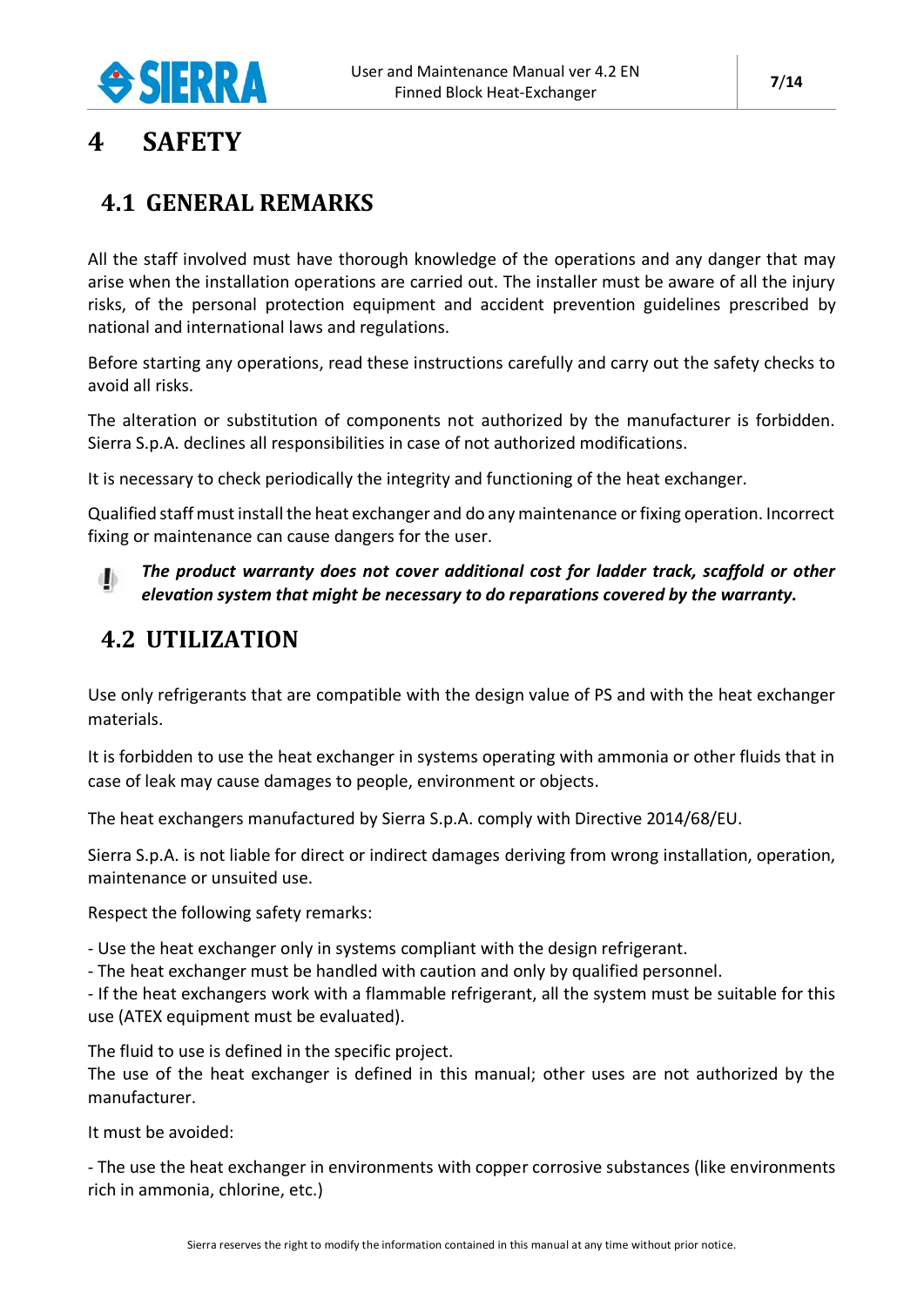

- The use of the heat exchanger in polluted industrial environment
- The use of the heat exchanger in marine environment (high salinity)
- The exposure to dynamic loads (like vibrations) which might cause fatigue failure.
- Collisions and unsuitable transportation that could compromise the integrity of the heat exchanger
- The overheating of joints during brazing.



The finned block heat-exchanger could have cutting-edge. Please use protection glove.

The heat exchanger is a pressure equipment and its PED category is determined according to Directive 2014/68/EU.

In case that the heat exchanger is PED I category, a PED label will be applied on it. Please check all the information contained in the label.

<span id="page-7-0"></span>

| 4.2.1 | <b>Fluids</b> |
|-------|---------------|
|-------|---------------|

| Operation type       | <b>Primary fluid</b>                       | Secondary fluid               |
|----------------------|--------------------------------------------|-------------------------------|
|                      | (inside tubes)                             | (outside tubes)               |
| Operation with hot   | Water                                      | Air                           |
| or chilled water     | Ethylene glycol                            |                               |
|                      | Propylene glycol                           |                               |
| Evaporator           | R134a R410A R407C R1234ze R1234yf          |                               |
|                      | R454C R454B R452C R32 R290 R744(CO2)       |                               |
| Condenser            | and other refrigerants compatible with     | Air                           |
|                      | tubes material and thickness.              |                               |
| Reversible           | The use of NH3 (ammonia) is forbidden.     |                               |
|                      | Technical<br>Sierra<br>check<br>with<br>To | check<br>with<br>Sierra<br>To |
| Other operation type | Department.                                | <b>Technical Department.</b>  |

#### **Caution is required for the use of flammable or mildly flammable refrigerants, in order to avoid fire hazard.**



Pay attention that all the refrigerants could have choking hazard if an accidental leakage occurs, because they limit the oxygen percentage.

#### *4.2.1.1 Remarks on the use of water*

Water inside tubes could freeze at low temperatures and cause heat exchanger failure. Heat exchangers that are not in operation should be emptied and blown dry whenever there is a risk of freezing.

Sierra does not guarantee a perfect drainage of water. Some residual of water could remain in the tubes.

To avoid damage due to freezing, water must include an anti-freeze agent when operating conditions are below 5 °C.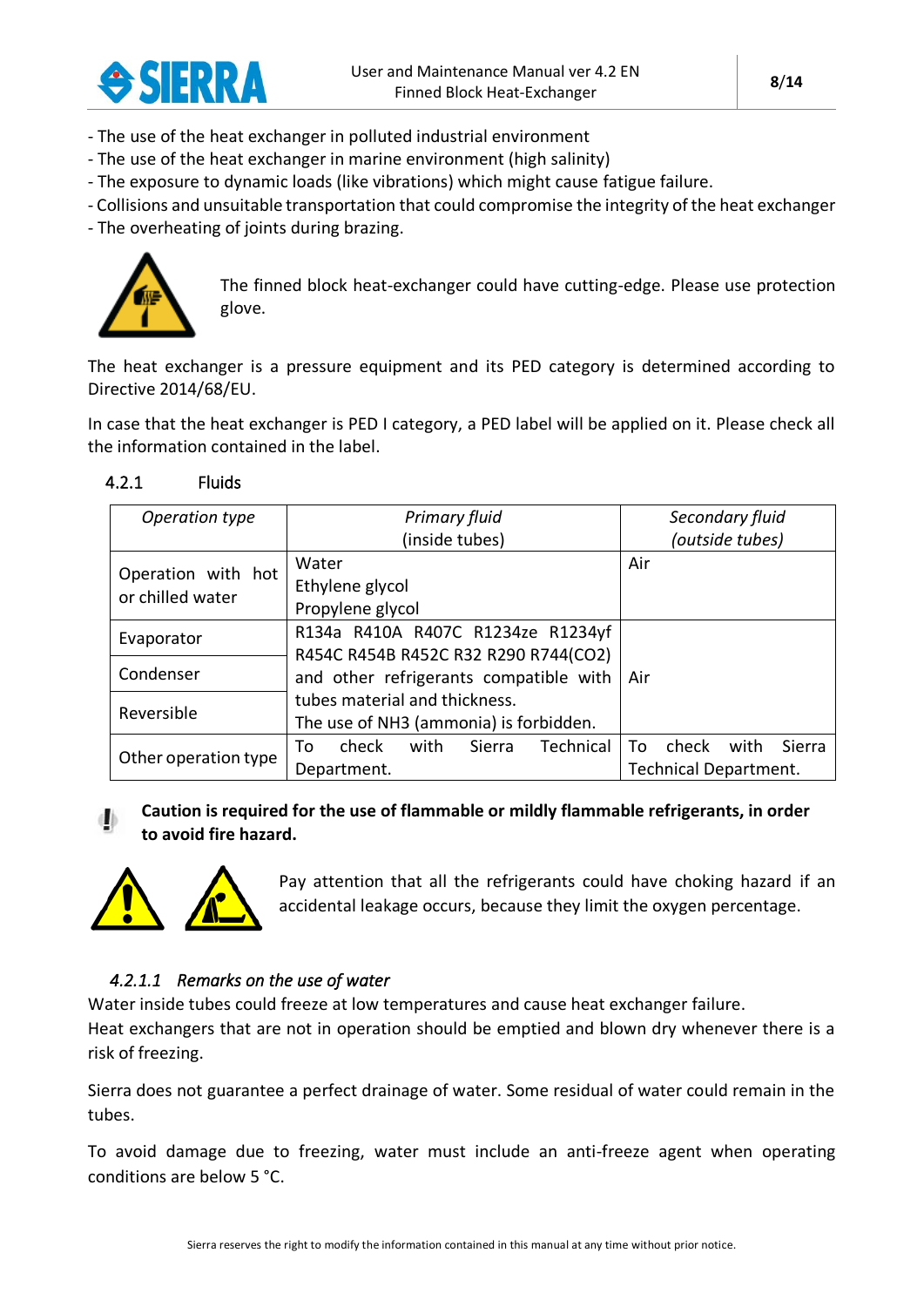

#### *4.2.1.2 Remarks on the use of CO2 (R744)*

The use of the finned heat exchanger with CO2 has some risk because of the high pressure (up to 140 bar, please control the heat exchanger specification), the high/low temperature and asphyxia.

#### • **Choking hazard**



Pay attention to the CO2 exposure effects if an accidental leakage occurs.

Carbon dioxide (CO2) is a toxic gas at high concentration, as well as an asphyxiant gas (due to reduction in oxygen). Irritation of the eyes, nose and throat occurs only at high concentrations. The concentration thresholds for health effects are outlined in the table.

Health effects of respiratory exposure to carbon dioxide

(Baxter, 2000; Faivre-Pierret and Le Guern, 1983 and refs therein; NIOSH, 1981).

| <b>Exposure limits (% in</b><br>air) | <b>Health Effects</b>                                                                                                                                                           |
|--------------------------------------|---------------------------------------------------------------------------------------------------------------------------------------------------------------------------------|
| $2 - 3$                              | Unnoticed at rest, but on exertion there may be marked shortness of breath                                                                                                      |
| 3                                    | Breathing becomes noticeably deeper and more frequent at rest                                                                                                                   |
| $3-5$                                | Breathing rhythm accelerates. Repeated exposure provokes headaches                                                                                                              |
| 5                                    | Breathing becomes extremely laboured, headaches, sweating and bounding pulse                                                                                                    |
| 7.5                                  | Rapid breathing, increased heart rate, headaches, sweating, dizziness, shortness of breath, muscular weakness, loss of mental abilities, drowsiness, and<br>ringing in the ears |
| $8 - 15$                             | Headache, vertigo, vomiting, loss of consciousness and possibly death if the patient is not immediately given oxygen                                                            |
| 10                                   | Respiratory distress develops rapidly with loss of consciousness in 10-15 minutes                                                                                               |
| 15                                   | Lethal concentration, exposure to levels above this are intolerable                                                                                                             |
| $25+$                                | Convulsions occur and rapid loss of consciousness ensues after a few breaths. Death will occur if level is maintained.                                                          |

#### • **Explosion, high or low temperature hazard**



The CO2 has a very high working pressure (up to 140 bar). During the refrigerant cycle, the temperature could be very high (100 °C or more) or very low (-20 °C or less). It is very important to avoid risks in case of accidental explosion or leak. Protection or safety control to prevent injury against people, animal or things are recommended.

Because of high pressure and high or low temperature, it is strictly recommended to avoid vibration, shock or any kind of collisions in general.

Contact with solid or liquid R744 will cause freeze burns and should be avoided. Suitable gloves and goggles should always be worn when working with R744.

#### **Please, check the project conditions (PS and TS) before installations. PS and TS are reported on the drawing.**

#### • **Dry ice formation**

Dry ice could form when a system which is below  $CO<sub>2</sub>$  triple point (4.2 bar, -56 °C) is charged. When the dry ice in the system absorbs heat from the surroundings, it turns into gas and this results in a significant pressure increase.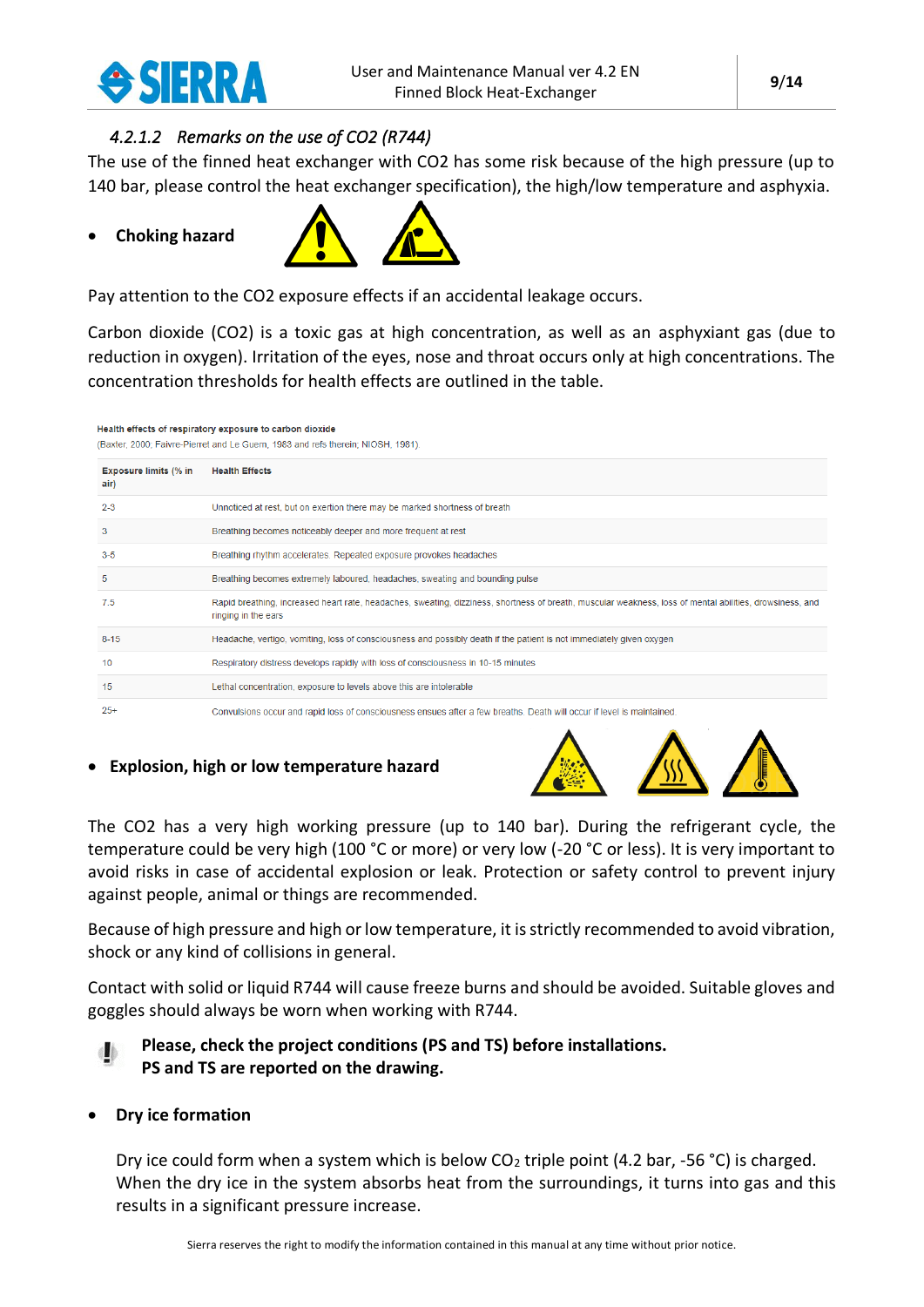

### *4.2.1.3 Remarks on the use of flammable or mildly flammable refrigerant*



Some refrigerant could be flammable or mildly flammable. Please, check the refrigerant Safety Data Sheet.

The manufacturer must install the heat exchanger in order to prevent fire hazard also in case of leakage or accidental breaking.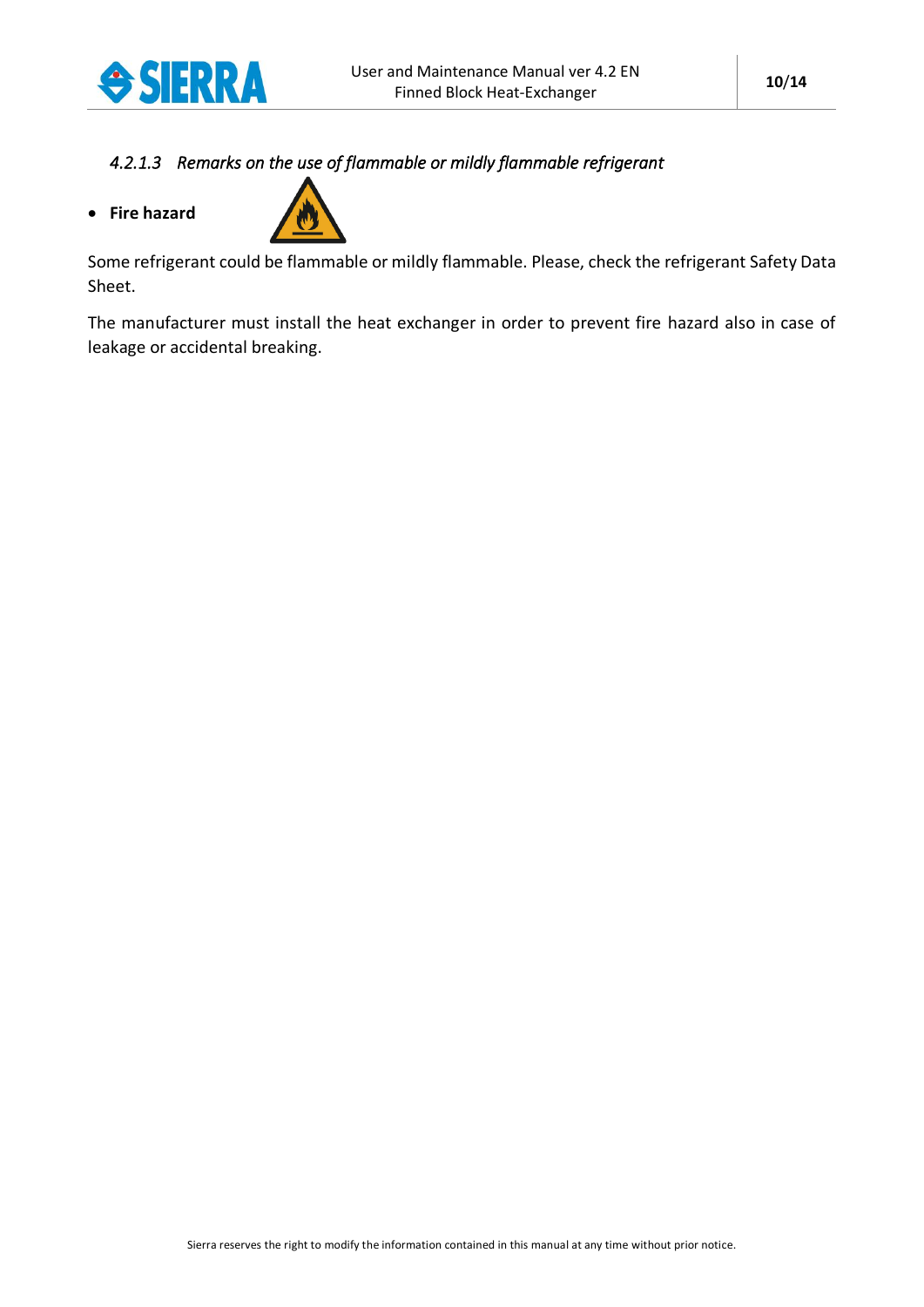

#### <span id="page-10-0"></span>4.2.2 Periodical checks

The legislative decree no.329/04 regulates the start-up and the frequency of mandatory inspections. See mandatory inspection and their frequency in the table below.

The user is responsible for the periodical checks. The frequency may change depending on the type of plant and on the working conditions (see D.M. 329/04)

|                                                                                                                                           | <b>Frequency</b>                                  |              |
|-------------------------------------------------------------------------------------------------------------------------------------------|---------------------------------------------------|--------------|
|                                                                                                                                           | <b>Periodical</b>                                 | If necessary |
| Check the integrity of the product after<br>delivering.                                                                                   |                                                   | X            |
| Check the integrity of the product in case of<br>accidental collisions, earthquakes or other<br>natural disaster.                         |                                                   | X            |
| Check that no permanent deformation occurred<br>on the heat exchanger after the charging of the<br>system.                                | At the start-up                                   |              |
| Check there are no leakages that may be due to<br>wrong transportation or installation.                                                   | At the start-up                                   |              |
| Check there are no leakages (check the charge of<br>the system)                                                                           | Every 1 year                                      | X            |
| Check the effective working conditions in<br>compliance with producer indications and/or<br>start-up declaration                          |                                                   | X            |
| Check the functioning of safety accessories                                                                                               | Follow the machine<br>manufacturer<br>indications |              |
| Check the<br>functioning<br>of<br>measurement<br>instruments.                                                                             | Follow the machine<br>manufacturer<br>indications |              |
| External viewing inspection for corrosion,<br>erosion, contamination and damage.<br>External viewing inspection of joints and<br>headers. | Every 1 year                                      | X            |
| Pneumatic test pressure with clean dry air or<br>inert gas, as specified on the nameplate.                                                |                                                   | X            |
| Evaporation/Condensation<br>temperature<br>measurement.                                                                                   |                                                   | X            |
| Superheating/subcooling measurement                                                                                                       |                                                   | X            |
| Fins cleaning (if necessary)                                                                                                              | Every 1 year                                      | X            |

**Table 1- Periodical maintenance.**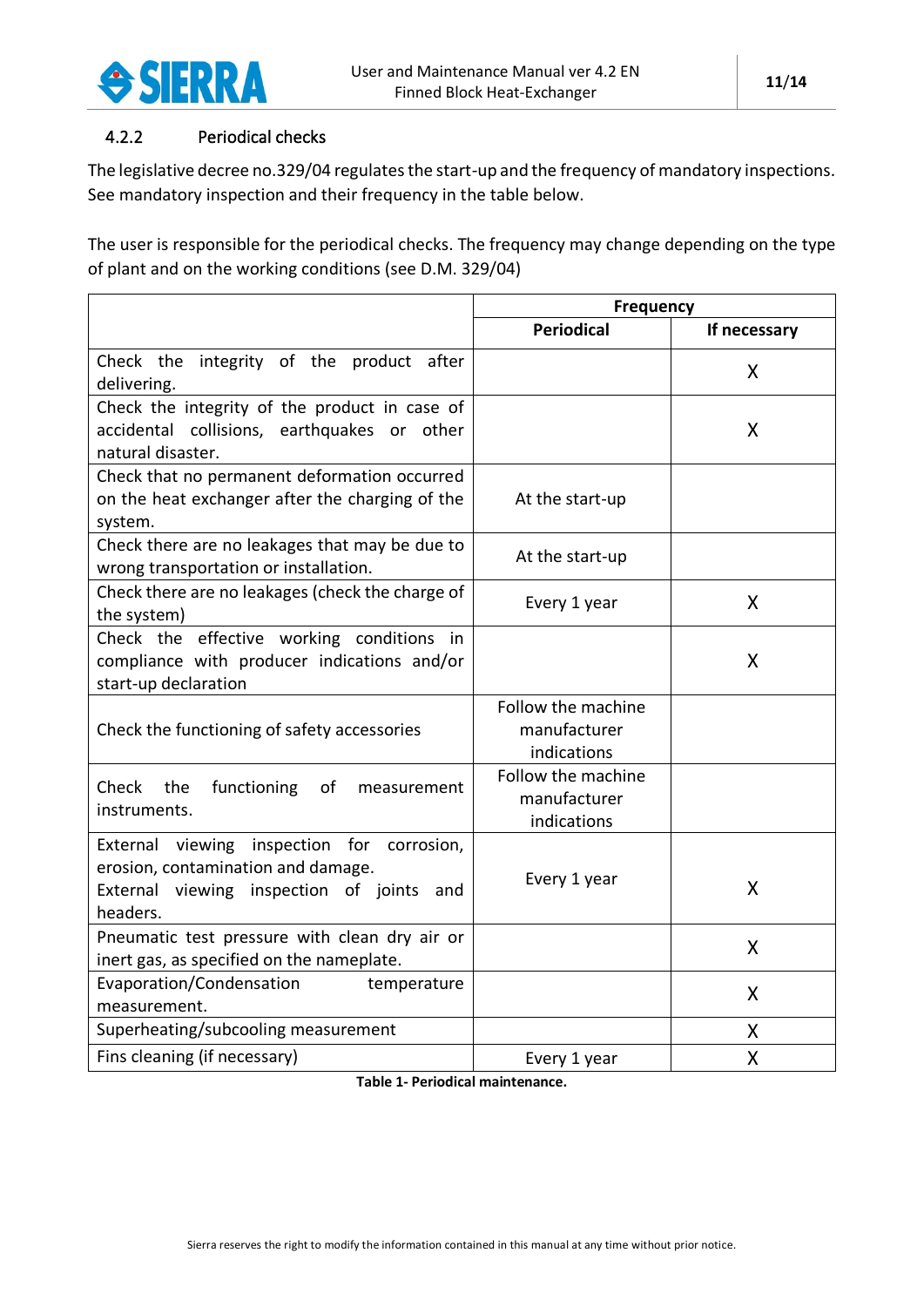

### <span id="page-11-0"></span>**5 INSTALLATION**

### <span id="page-11-1"></span>**5.1 HANDLING AND TRANSPORTATION**

Do not lift or move the heat exchanger from headers, distributor, hairpins or return bends. Some heat exchanger is supplied with appropriate lifting points in order to make the handling easier, use always the lifting points if present.

Any instruction or warning signs attached to the heat exchanger or the packaging must be followed. Avoid shocks or continuous vibrations during transport.

Handle the heat exchanger with gloves to protect from sharp edges.

### <span id="page-11-2"></span>**5.2 STORAGE**

Do not store the heat exchanger outdoor or exposed to atmospheric agents, unless a packaging suitable for this is agreed.

Do not stack the heat exchangers unless explicitly indicated this is allowed. Place the heat exchangers on an even surface.

### <span id="page-11-3"></span>**5.3 INSTALLATION**

Do not perform on pressure equipment additional brazing other than the designed brazing. Do not overheat the joints during the brazing operation necessary to connect to the machine. Check that no permanent deformations occurred on the heat exchanger after the charging process of the machine.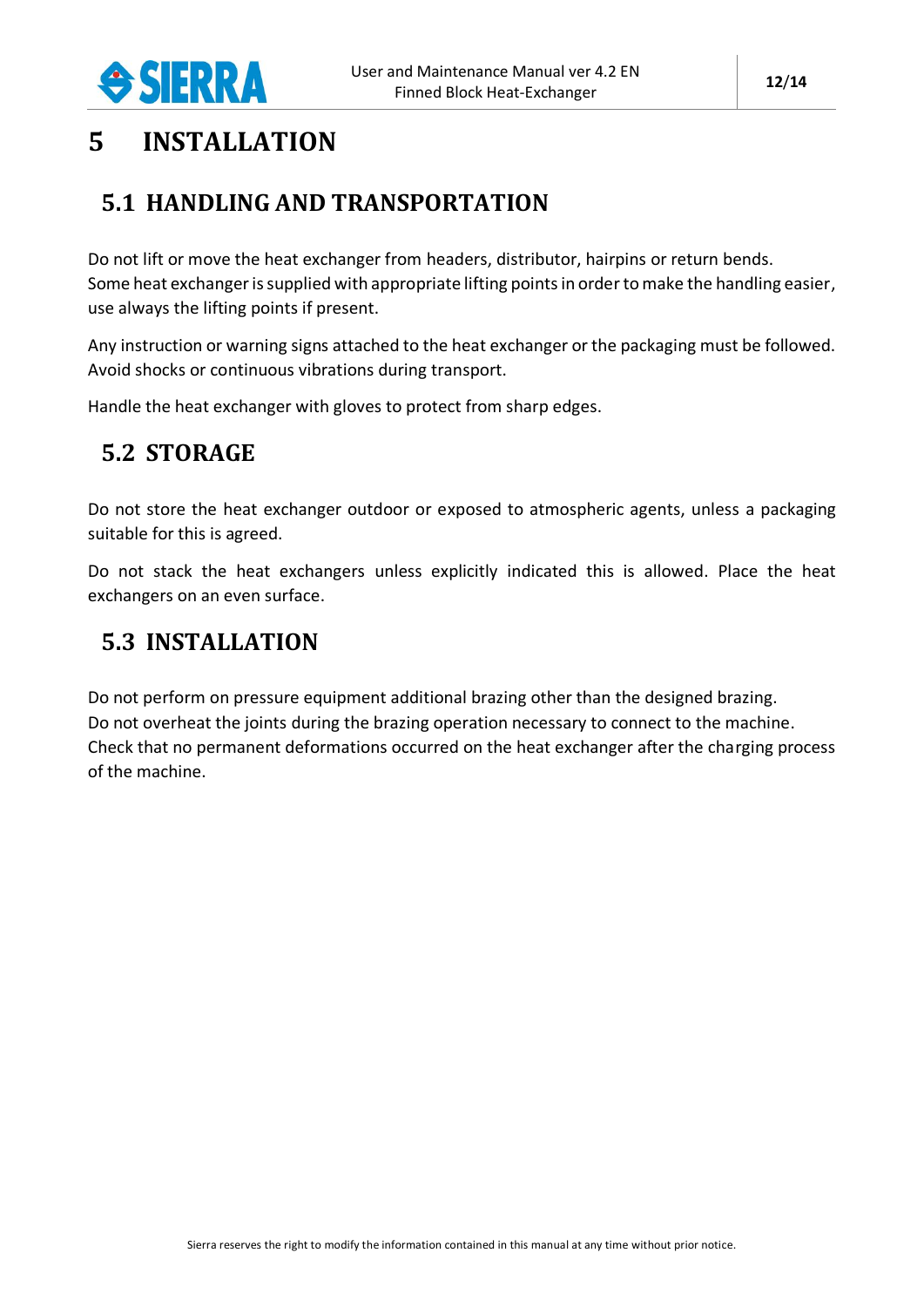

### <span id="page-12-0"></span>**6 CLEANING**

The heat exchanger must be cleaned when necessary.

When the fins are dirty because of dust, leaves, etc., it may occur:

- Reduced heat capacity
- High electrical power absorption
- Overheating
- Increase of condensing temperature
- Decrease of evaporating temperature
- Block of the machine due to the intervention of the maximum or minimum pressure switch.

Dust can be removed with a paintbrush or a vacuum cleaner.

It is possible to clean the heat exchanger also with pressurized water provided that the following precautions are used:

- Maximum water pressure 120 bar
- Keep at least a distance of 1 meter from the fins
- Keep the jet perpendicular to the fins as shown in [Figure 2.](#page-12-1)
- Pay specific attention if fins are louvered or hydrophilic.
- During the cleaning operation, check that no damages appear.



**Figure 2 – Water flow direction during cleaning operation.**

<span id="page-12-1"></span>The use of cleaning products is not recommended, above all for heat exchangers with hydrophilic fins, since these products could damage the hydrophilic layer. If strictly necessary, eventually use neutral pH cleaning products and rinse with low pressure water at ambient temperature.